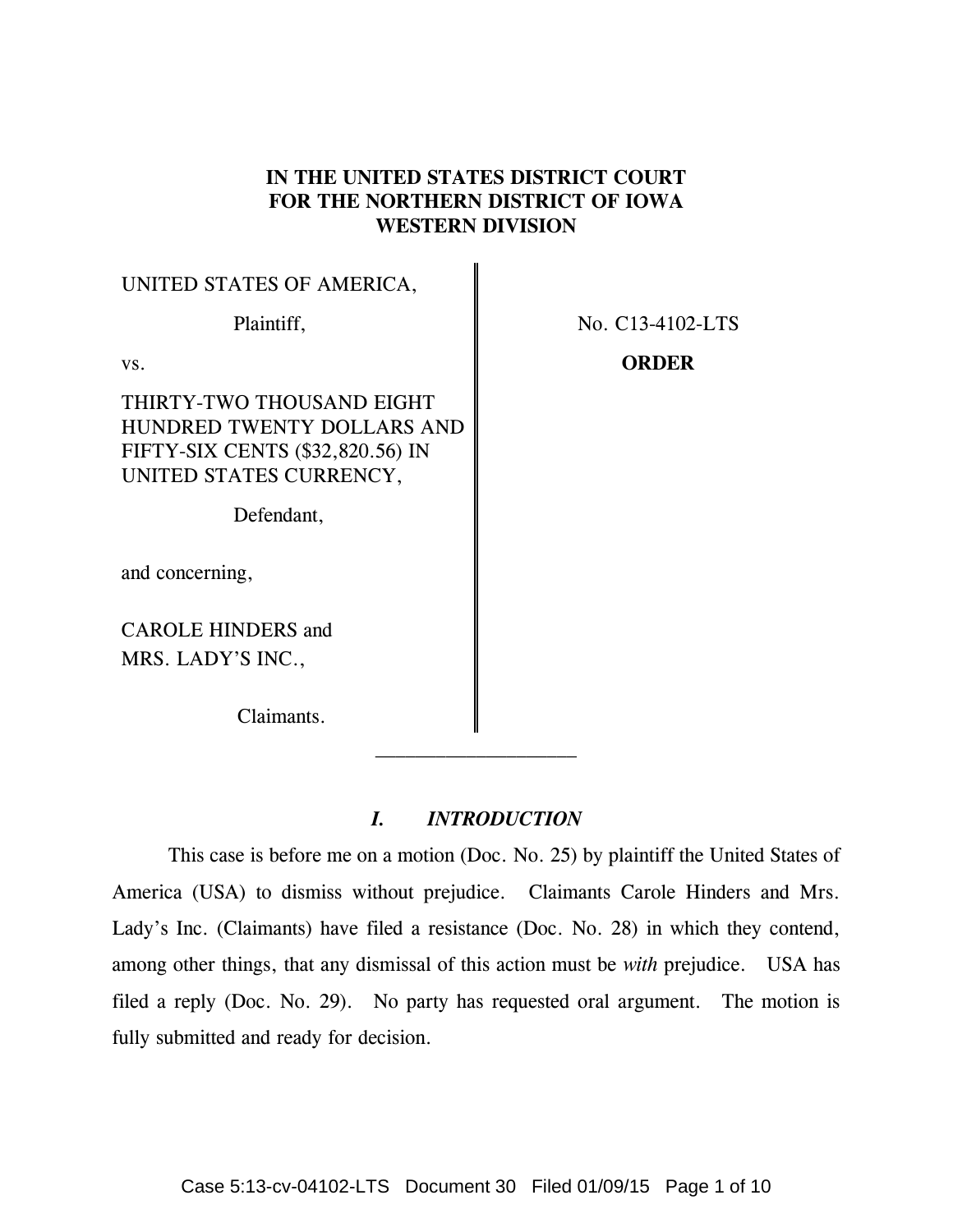# *II. FACTUAL AND PROCEDURAL BACKGROUND*

 USA commenced this civil in rem action on October 24, 2013. In its complaint (Doc. No. 1), USA states that it is seeking to enforce certain statutory provisions "for the forfeiture of property which represents proceeds traceable to and/or property involved in transactions in violation of Title 31, United States Code, Section 5324." Doc. No. 1 at 1, ¶ 1. The complaint then incorporates an attached affidavit which describes the seizure of \$32,820.56 from a Northwest Bank account maintained by Claimants (the Account).<sup>1</sup> Doc. No. 1 at 2,  $\P$  4 (referencing Doc. No. 1-2). The affidavit, executed by Internal Revenue Service (IRS) Task Force Officer Christopher Adkins, states that cash deposits totaling more than \$315,000 were made into the Account between April 2012 and mid-February 2013, with no single deposit exceeding \$10,000. Doc. No. 1- 2 at 3, ¶¶ 12-13. The affidavit asserts that the pattern of cash deposits suggests the intentional structuring of transactions "to avoid the preparation and submission of CTRs.<sup>"2</sup> *Id.* at 4-5,  $\int$  15. According to the affidavit, Ms. Hinders admitted during an interview conducted May 22, 2013, that she intentionally broke cash deposits up into increments of less than \$10,000 so her bank would not have to "fill out extra paperwork." *Id.* at 6-7, ¶¶ 24-26.

The complaint states:

 $\overline{a}$ 

The United States alleges that the defendant property represents proceeds from structuring offenses committed by Carole Hinders, doing business as Mrs. Lady's Inc., in violation of Title 31, United States Code, Section 5324, and is, therefore subject to forfeiture to the United States of America

<sup>&</sup>lt;sup>1</sup> The seizure occurred on May 22, 2013, pursuant to a seizure warrant issued on May 20, 2013, in this court's case number 13-mc-57.

 $2^2$  According to the affidavit, a CTR is a Currency Transaction Report which, under federal law, must be submitted by a financial institution each time a customer completes a cash transaction in excess of \$10,000. Doc. No. 1-2 at 2, ¶ 7.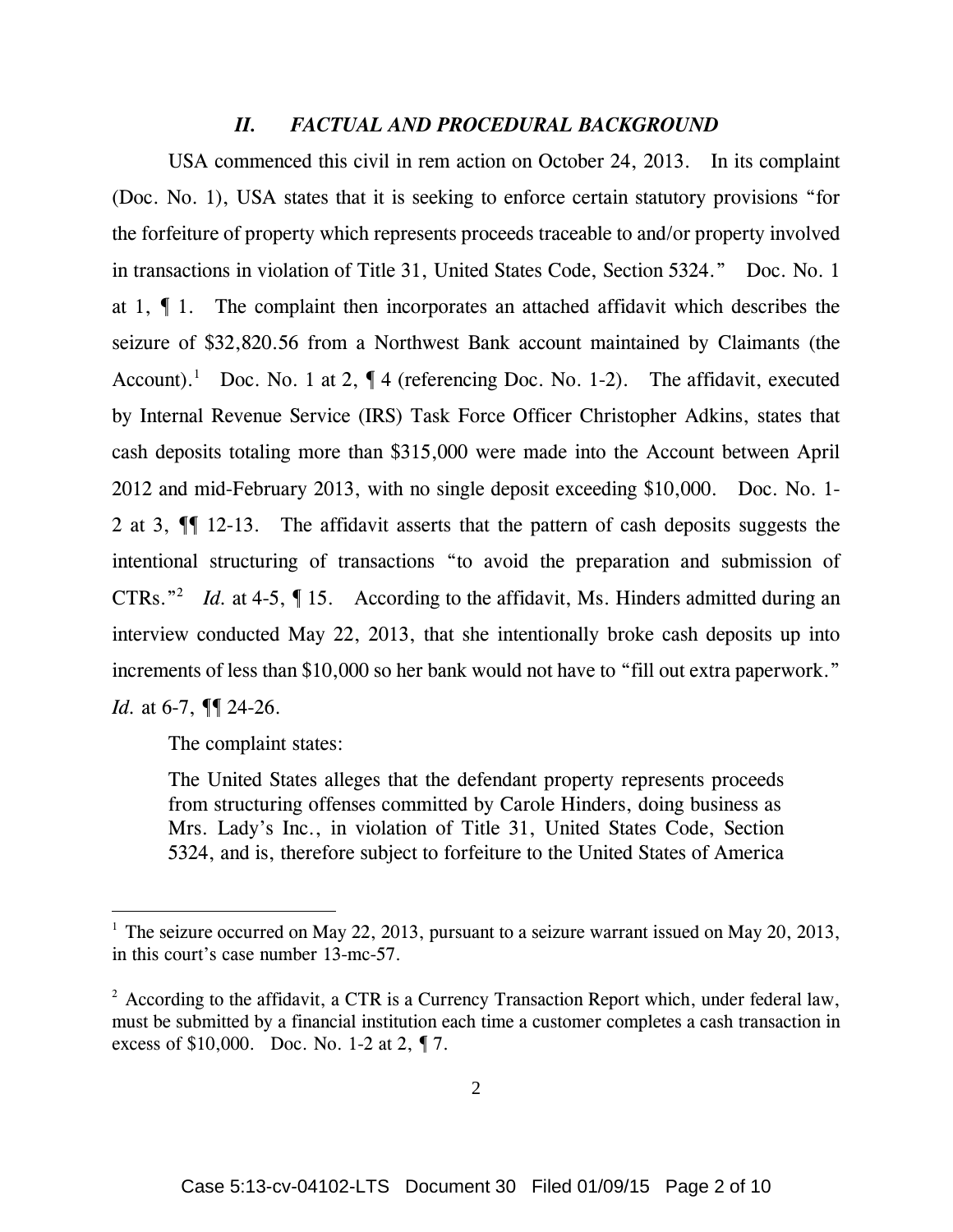pursuant to Title 31, United States Code, Section 5317(c) and Title 18, United States Code, Section 984(a).

Doc. No. 1 at 2,  $\oint$  5. The complaint concludes by requesting the following relief:

- (1) process of warrant in rem issue for the arrest of the defendant property;
- (2) due notice be given to all parties to appear and show cause why the forfeiture should not be decreed;
- (3) judgment be entered declaring the defendant property be forfeited to the United States of America for disposition according to the law; and
- (4) the United States of America be granted such other relief as this Court may deem just and proper, together with the costs and disbursements of this action.

Doc. No. 1 at 3-4.

 Based on the complaint and affidavit, the court issued an order (Doc. No. 3) for warrant of arrest in rem on October 25, 2013. The order specified notice procedures and explained the process through which third-parties could file claims concerning the seized funds. Doc. No. 3 at 2,  $\P$  2-3. The warrant (Doc. No. 3-1) was issued the same day and directed the United States Department of the Treasury, Internal Revenue Service, Criminal Investigative Division, to maintain custody of the seized funds.

 Claimants timely filed their claims (Doc. Nos. 4, 5) on November 13, 2013, and filed answers (Doc. Nos. 6, 7) to the complaint on November 22, 2013. In their answers, Claimants deny that they engaged in any wrongful or illegal actions, raise various defenses and demand a jury trial. Doc. No. 6 at 1-3; Doc. No. 7 at 1-3.

 On March 13, 2014, this case referred to me with the consent of all parties for the conduct of all further proceedings and the entry of judgment pursuant to 28 U.S.C. §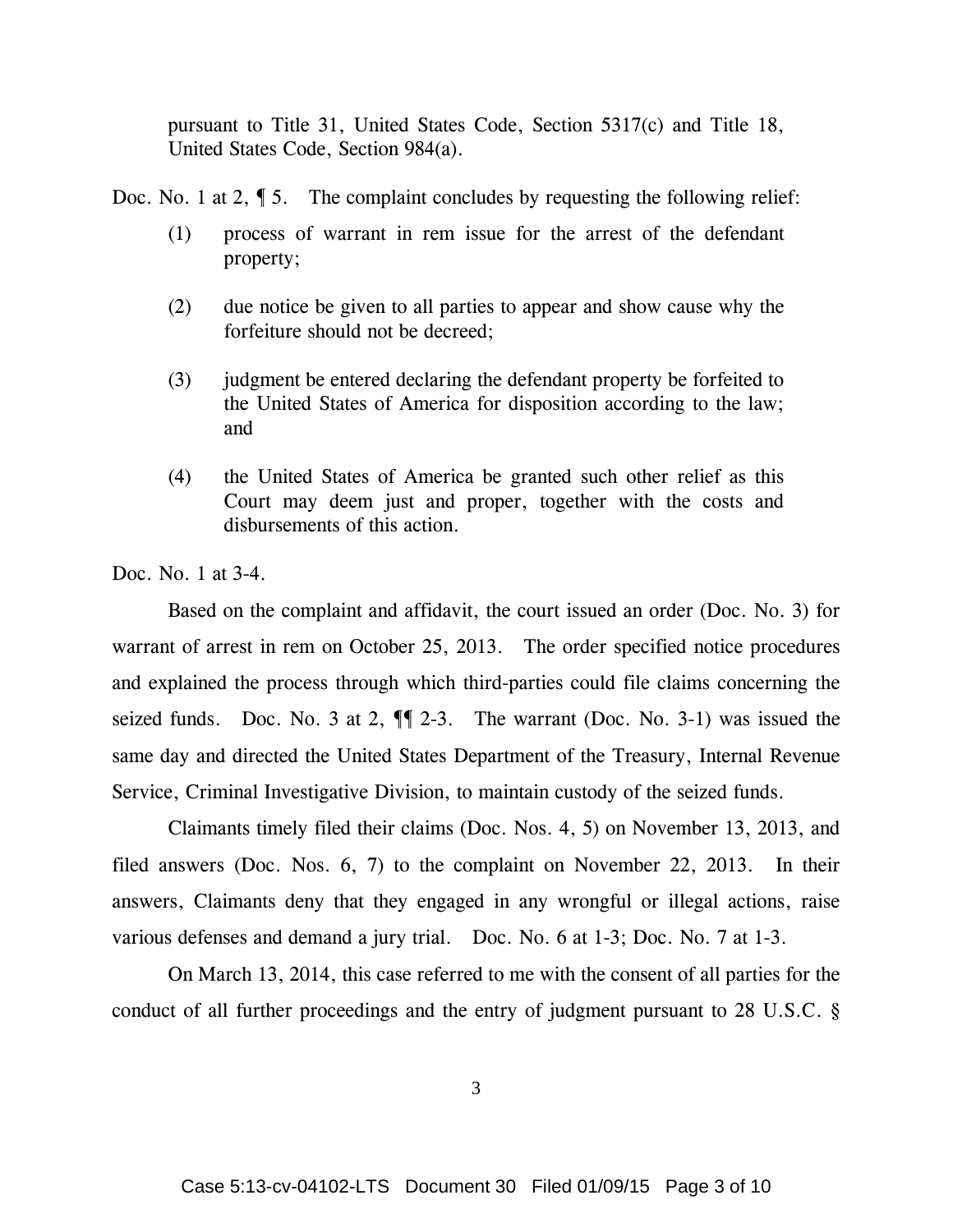636(c). Doc. No. 10 at 3. Trial was then set for May 20, 2015. Doc. Nos. 11, 14. USA filed its motion to dismiss on December 13, 2014.

#### *III. THE MOTION AND RESISTANCE*

 In its motion, USA states that it seeks to dismiss this case without prejudice because it "believes, in the exercise of its prosecutorial discretion, that allocating its limited resources elsewhere would better serve justice in this case." Doc. No. 25-1 at 3. USA argues that it is entitled to entry of an order of dismissal without prejudice pursuant to Federal Rule of Civil Procedure 41(a)(2). *Id.* at 3-4. It contends that it has provided an appropriate explanation for its desire to dismiss and that the requested dismissal will not cause prejudice to Claimants. *Id.* USA states that only limited discovery has occurred and that dismissal will conserve judicial resources. *Id.* at 4.

 In their resistance, Claimants argue that dismissal is appropriate only if it is with prejudice. They state that Ms. Hinders was deposed on December 8, 2014, and that her testimony does not support USA's case. Doc. No. 28 at 3-4, 7-8; Doc. No. 28-1 at 1, ¶ 4. Ms. Hinders testified that she did not know about her bank's obligation to report cash transactions exceeding \$10,000 to the government but, instead, simply believed that cash deposits over \$10,000 caused internal bank paperwork. Doc. No. 28-2 at dep. pp. 49-52. Claimants state, through their counsel, that USA offered to dismiss the case with prejudice after Ms. Hinders was deposed but that the parties were not able to agree on certain conditions Claimants sought to include in a stipulation of dismissal. Doc. No. 28-1 at 2,  $\P$  6-7. Claimants further note that they agreed to postpone the deposition of the affiant, Agent Adkins, while the parties discussed the terms of a dismissal. *Id.* at 2, ¶ 8.

 Claimants raise two arguments in contending that any dismissal must be with prejudice. First, they argue that any attempt to refile this action in the future would be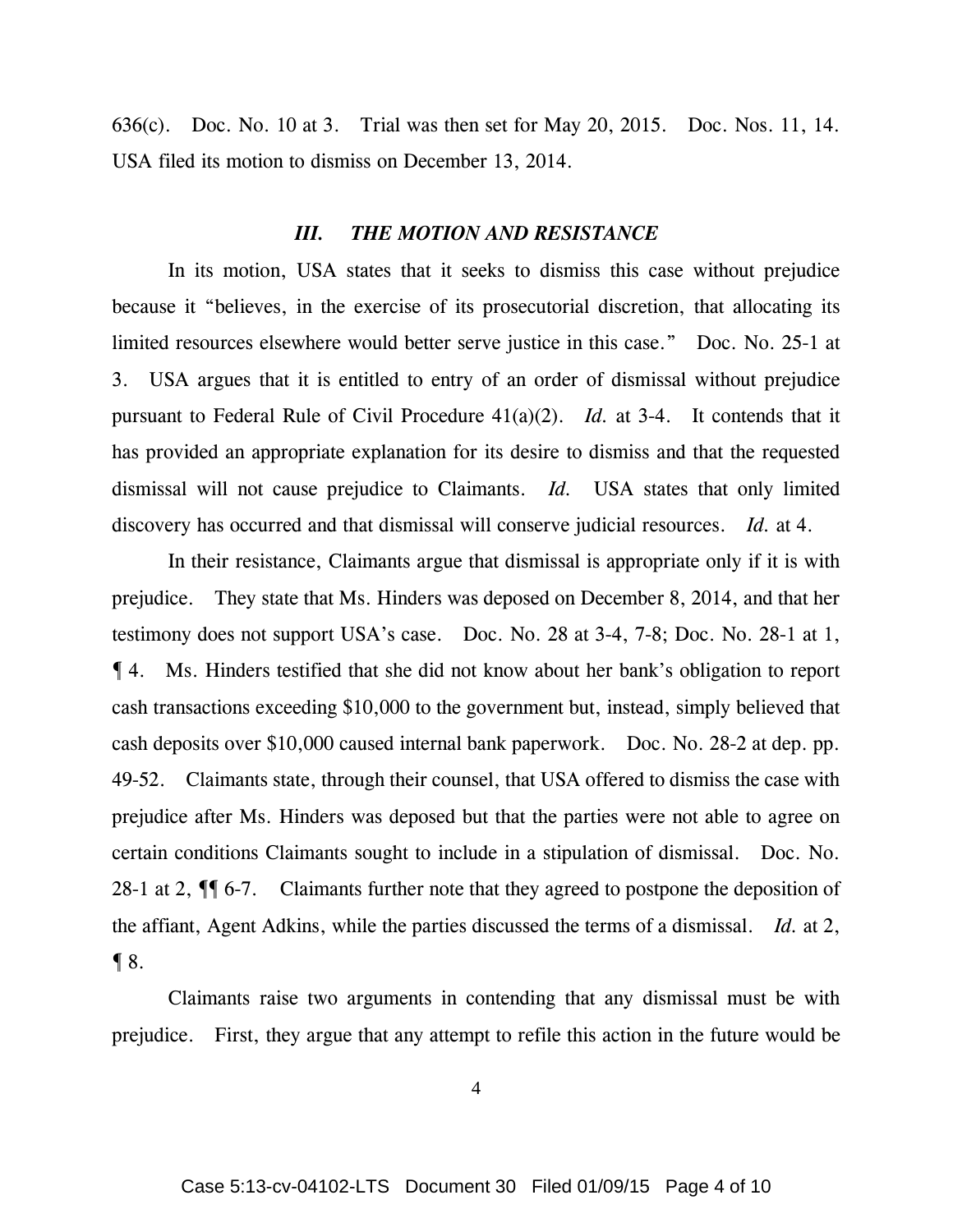futile in light of current Internal Revenue Service (IRS) policy and the applicable statute of limitations. Second, and in reliance on Ms. Hinders' testimony, they argue USA cannot prove the elements of a structuring claim. Claimants also argue that if they are not entitled to dismissal with prejudice, then the motion to dismiss should be denied so the case can proceed to a conclusion on its merits.

# *IV. ANALYSIS*

## *A. Applicable Standards*

Federal Rule of Civil Procedure 41(a)(2) states:

**(a) Voluntary Dismissal** 

\* \* \*

**(2) By Court Order; Effect**. Except as provided in Rule 41(a)(1), an action may be dismissed at the plaintiff's request only by court order, on terms that the court considers proper. If a defendant has pleaded a counterclaim before being served with the plaintiff's motion to dismiss, the action may be dismissed over the defendant's objection only if the counterclaim can remain pending for independent adjudication. Unless the order states otherwise, a dismissal under this paragraph (2) is without prejudice.

Fed. R. Civ. P. 41(a)(2). A district court's decision to grant a plaintiff's motion for voluntary dismissal is subject to review only for an abuse of discretion. *Mullen v. Heinkel Filtering Systems, Inc.*, 770 F.3d 724, 727-28 (8th Cir. 2014); *Donner v. Alcoa, Inc.*, 709 F.3d 694, 697 (8th Cir. 2013). The Eighth Circuit Court of Appeals has explained:

A district court abuses its discretion:

when a relevant factor that should have been given significant weight is not considered; when an irrelevant or improper factor is considered and given significant weight; and when all proper factors, and no improper ones, are considered, but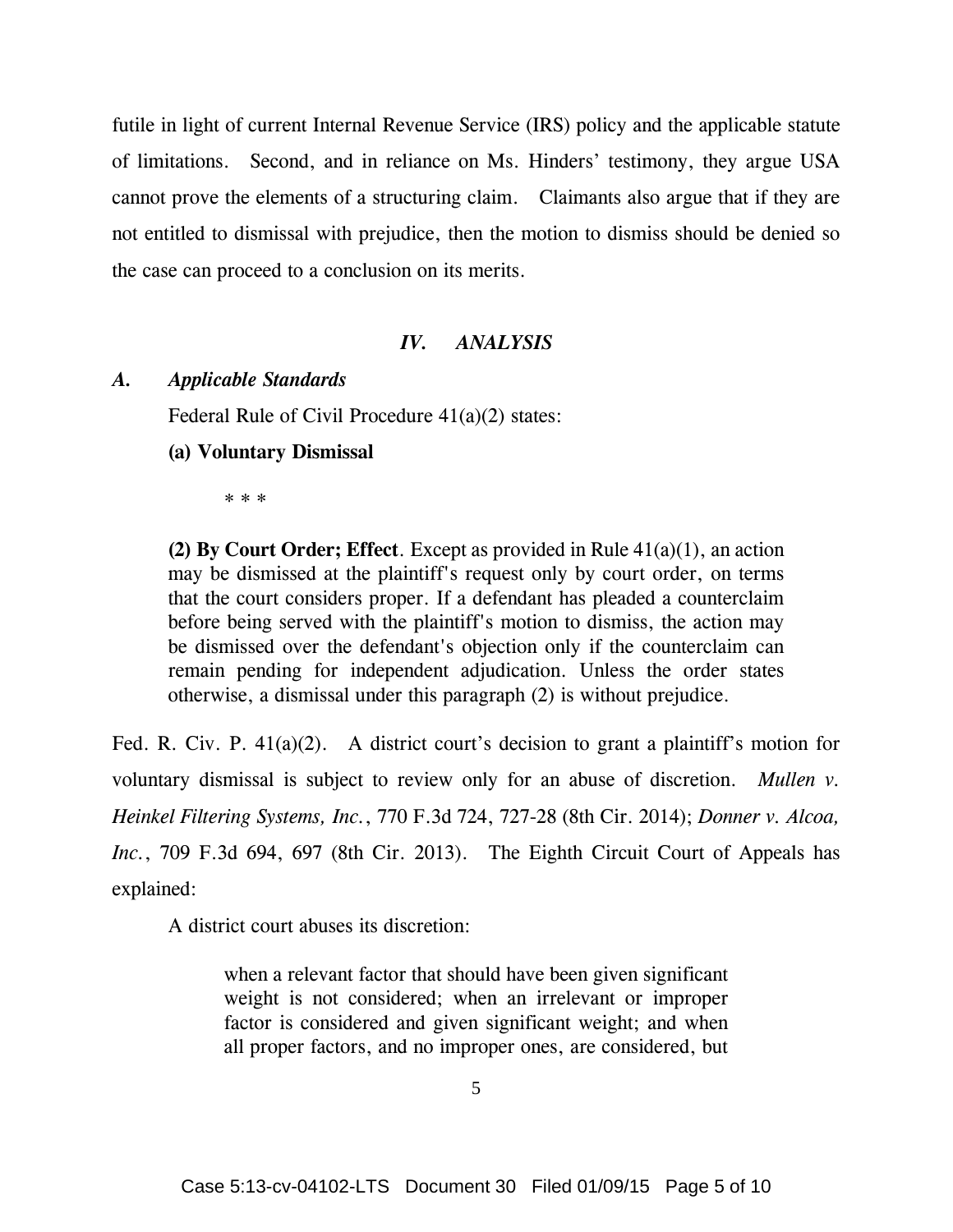the court, in weighing those factors, commits a clear error of judgment.

*Mullen,* 770 F.3d at 727-28 (quoting *Thatcher v. Hanover Ins. Grp., Inc.*, 659 F.3d 1212, 1213 (8th Cir. 2011) (in turn quoting *Kern v. TXO Prod. Corp.*, 738 F.2d 968, 970 (8th Cir. 1984)). The relevant factors to consider with regard to a motion for voluntary dismissal include "whether the party has presented a proper explanation for its desire to dismiss; whether a dismissal would result in a waste of judicial time and effort; and whether a dismissal will prejudice the defendants." *Thatcher*, 659 F.3d at 1213 (quoting *Hamm v. Rhone–Poulenc Rorer Pharm., Inc.*, 187 F.3d 941, 950 (8th Cir. 1999)). Moreover, "a party is not permitted to dismiss merely to escape an adverse decision nor to seek a more favorable forum." *Id.* 

In *Thatcher*, the court found that the district court abused its discretion in dismissing an action without considering whether the plaintiff sought dismissal for forum shopping purposes. *Id.* at 1214-15. The plaintiff had made it clear that he intended to refile the action in state court as a breach of contract action only, thus eliminating the basis for federal jurisdiction. *Id.* at 1214. Likewise, in *Donner* the court found an abuse of discretion when the district court granted a motion for voluntary dismissal despite the plaintiff's stated intention of refiling the case in state court and adding a defendant to defeat federal diversity jurisdiction. 709 F.3d at 696-97, 699.

### *B. Discussion*

 $\overline{a}$ 

 Unlike the situations present in *Thatcher* and *Donner,* there is no indication here that USA seeks dismissal in order to gain some kind of strategic advantage, whether by forum-shopping<sup>3</sup> or otherwise. Indeed, and as Claimants themselves note, USA will be

<sup>&</sup>lt;sup>3</sup> Claimants state USA "may also be forum shopping for another judge." Doc. No. 28 at 9. No evidence or explanation is offered for this assertion. This case was originally assigned to the Honorable Donald E. O'Brien, Senior United States District Judge. As noted above, the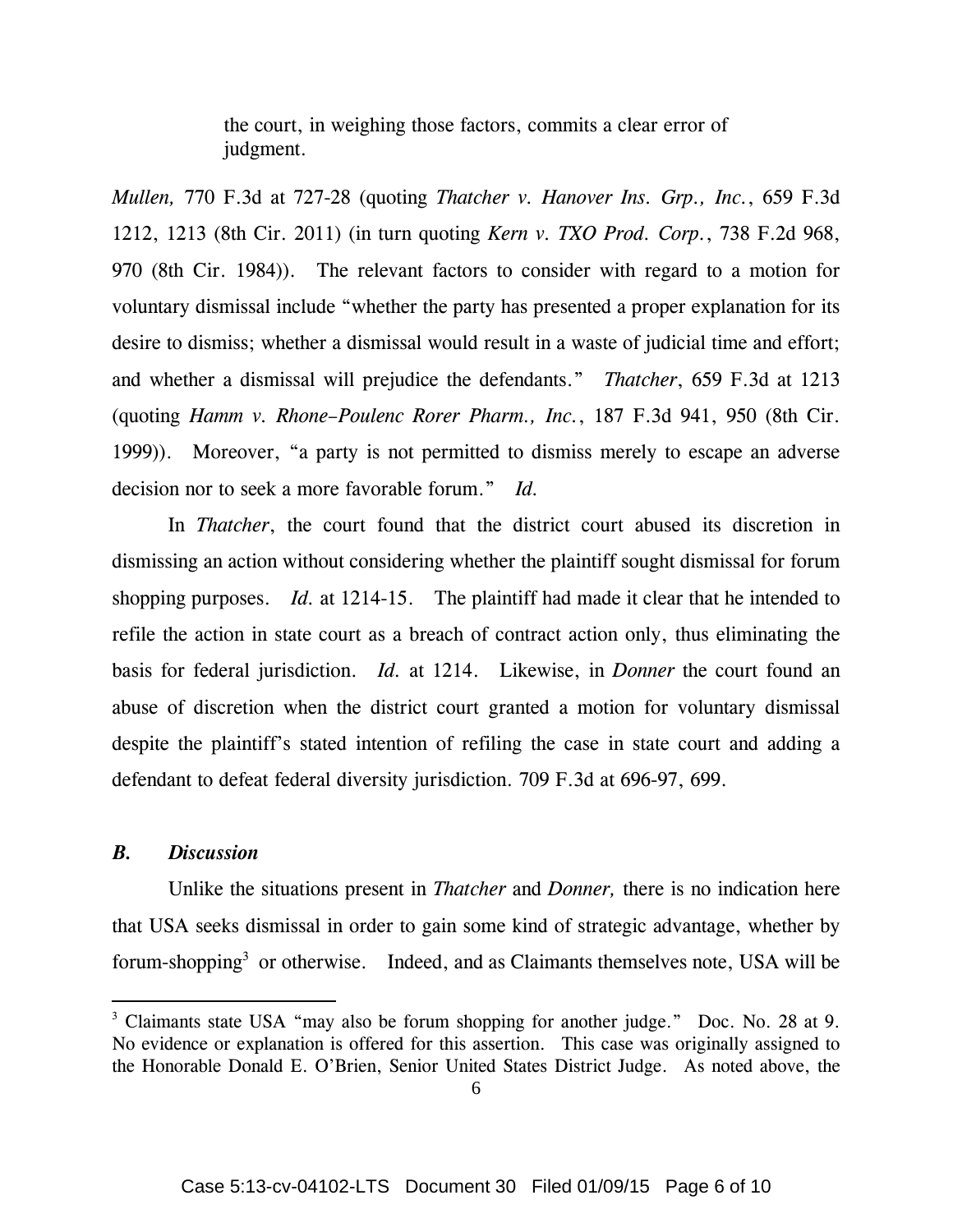at a serious strategic *disadvantage* if it ever decides to refile this action. Any action for the civil forfeiture of cash must be filed within one year of the alleged offense, unless USA can prove that every dollar can be directly traced to a forfeitable offense. *See*  Doc. No. 28 at 6 (citing 18 U.S.C.  $\S$  984(b)<sup>4</sup>). The funds at issue in this case were seized in May 2013, well over one year ago. While this action was filed within the oneyear limitations period, any hypothetical future action necessarily will be filed beyond that period, thus requiring USA to directly trace the funds to a forfeitable offense. By dismissing this action and refiling, USA would gain nothing while making its claim much more difficult to prove.

 Meanwhile, USA has offered a plausible reason for seeking dismissal: the exercise of its prosecutorial discretion to direct its resources elsewhere. Doc. No. 25-1 at 3. Clearly, it would have been better for all involved if USA had come to this conclusion sooner. This obvious truth does not change the fact that USA has provided the requisite "proper explanation for its desire to dismiss." There is no evidence that this reason is false or has otherwise been offered in bad faith. If anything, USA's reason for seeking dismissal is entirely consistent with an IRS policy change that Claimants describe as follows:

 [T]wo months ago, the IRS changed its policy for structuring cases. The agency's new policy prohibits the seizure and forfeiture of money believed to have been derived from a legal source—such as Carole's restaurant business—absent "exceptional circumstances." The government has not disputed that the \$32,820.56 seized from Mrs. Lady's bank account

 $\overline{a}$ 

parties then consented (Doc. No. 10) to trial and disposition by a United States Magistrate Judge (USMJ). Because I am the only USMJ based in the Western Division of this District, I receive virtually every civil consent case assignment in the Western Division. As such, there was no mystery as to which USMJ would be assigned to this case if the parties decided to consent.

<sup>&</sup>lt;sup>4</sup> Which states: "No action pursuant to this section to forfeit property not traceable directly to the offense that is the basis for the forfeiture may be commenced more than 1 year from the date of the offense." 18 U.S.C. § 984(b).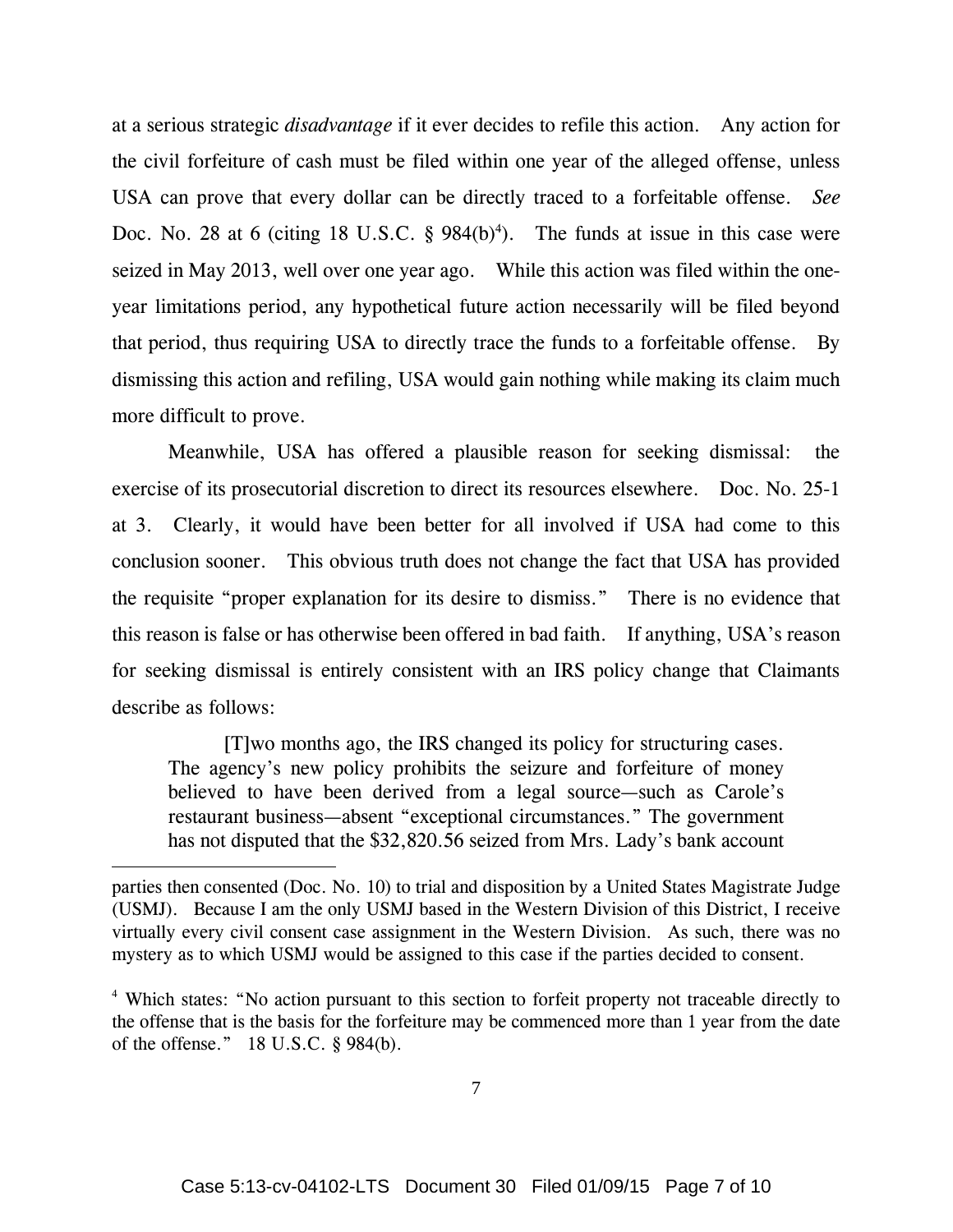represents the lawful earnings from Mrs. Lady's Mexican Food. The only issue is whether that money was "structured" when it was deposited in the bank (and it was not). This case can only be pursued today because the IRS's policy expressly exempts cases pending at the time the new policy was issued (October 17, 2014). It is plain, however, that this case would not be pursued as a new case in the future under the new policy.

Doc. No. 28 at 6. While the new IRS policy may exempt pending cases, it is hardly surprising that USA might decide to abandon an existing claim that – due to a policy change – it would not bother to file today.

 As for the other relevant factors, I must consider whether granting USA's motion will (a) result in a waste of judicial time and effort or (b) cause prejudice to Claimants. With regard to judicial time and effort, little of either has been spent on this case, so far. No hearings have been necessary, trial is several months off and – until now – no substantive motions have been filed. Moreover, it appears that discovery has not been extensive, as only two depositions have taken place and USA filed its motion to dismiss before discovery closed.

 As for prejudice to the Claimants, a dismissal with prejudice would be a better outcome for them than a dismissal without prejudice. Even if the risk of refiling is low, as it appears to be here, definite finality has an advantage over likely finality. This does not mean, however, that the Claimants would suffer legally-cognizable prejudice if USA's motion is granted. Legal prejudice means more than a good outcome that could have been even better. Instead, it means the loss of a material advantage the party would enjoy only if the pending action were to continue. *See, e.g., Metropolitan Fed. Bank of Iowa, F.S.B., v. W.R. Grace & Co.*, 999 F.2d 1257, 1263 (8th Cir. 1993) (the loss of a "proven, valid statute of limitations defense" is legal prejudice that would bar voluntary dismissal). By contrast, the expense and effort of participating in discovery prior to dismissal does not constitute legal prejudice. *Mullen,* 770 F.3d at 728. Nor, for that matter, does the fact that a defendant "may face suit in another court" or in another case.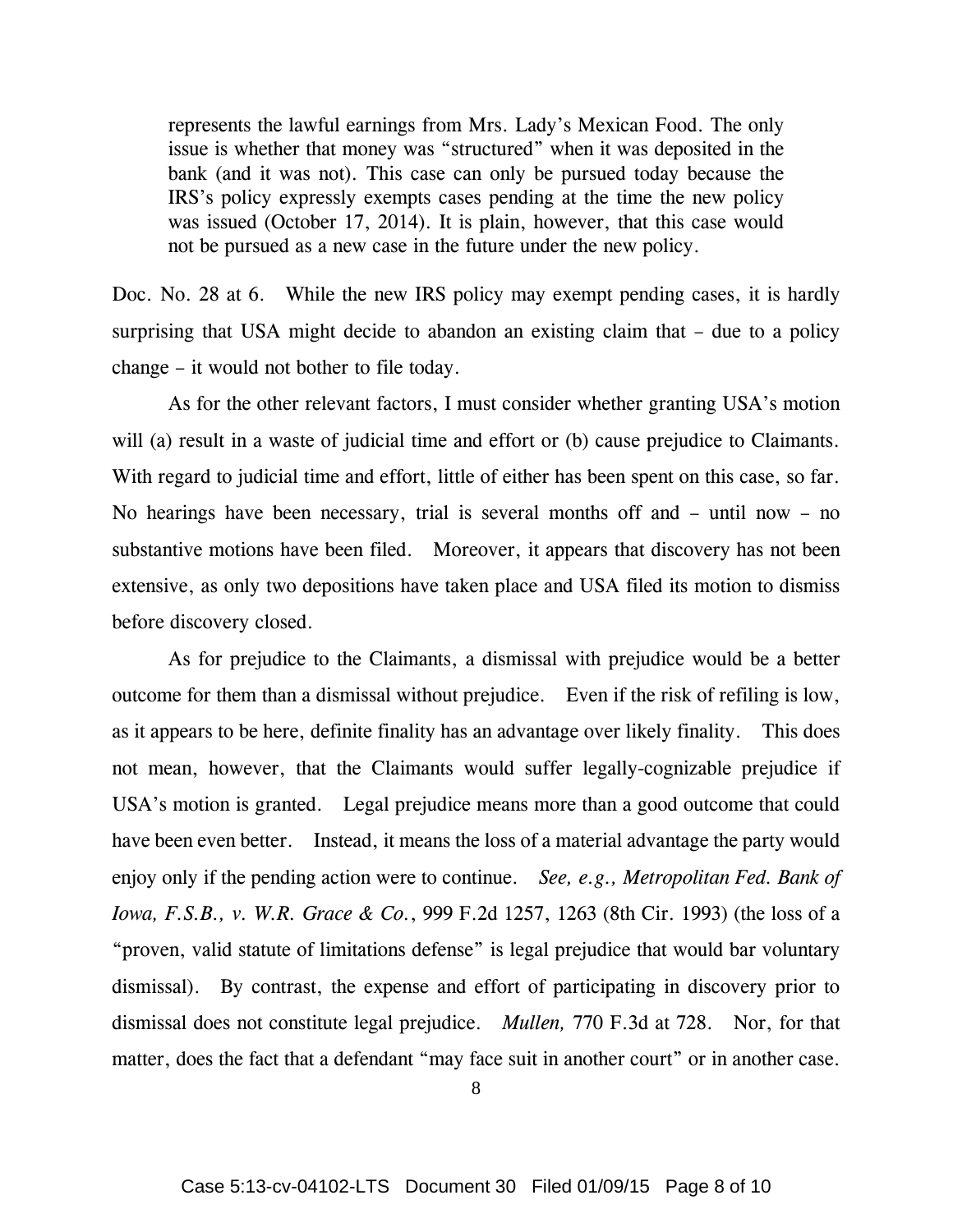*Metropolitan*, 999 F.2d at 1263 (citing *Garfield v. Kansas City S. Ry.*, 907 F.2d 841, 842 (8th Cir. 1990) (per curiam)).

 Here, granting USA's motion and dismissing this case without prejudice will cause no legal prejudice to Claimants. At most, they face a potential, but apparently slim, risk that this case might be refiled someday. They have not shown that their factual and/or legal positions would be materially disadvantaged in a new action. If anything, as discussed above, it is USA's position that would be weaker if USA chooses to refile this case.

 To summarize, I find that USA has offered a valid reason for seeking dismissal and that there is no indication that USA is engaged in forum shopping or other forms of procedural gamesmanship. I further find that granting USA's motion, and dismissing this action without prejudice, will not result in a waste of judicial time and effort and will not cause prejudice to Claimants. In light of these findings, I conclude USA has the right to voluntarily dismiss this case without prejudice pursuant to Rule 41(a)(2).

 Having reached this conclusion, I must reject Claimants' arguments that (a) any dismissal should be *with* prejudice or (b) USA's motion must be denied so this case may to proceed to trial on its merits. Because USA is entitled to the relief it seeks, dismissal with prejudice would be an extreme and unwarranted remedy. Nor can USA be compelled to continue to pursue a case that it has a right to dismiss pursuant to Rule 41(a)(2).

 Finally, Claimants indicate that they intend to seek interest, attorney fees and expenses under the Civil Asset Forfeiture Reform Act (CAFRA), 28 U.S.C. § 2465(b). Without taking any position at this time as to whether such relief is appropriate, I agree that Claimants should be given an opportunity to request a CAFRA award. As such, this court will retain jurisdiction over this action for that purpose.